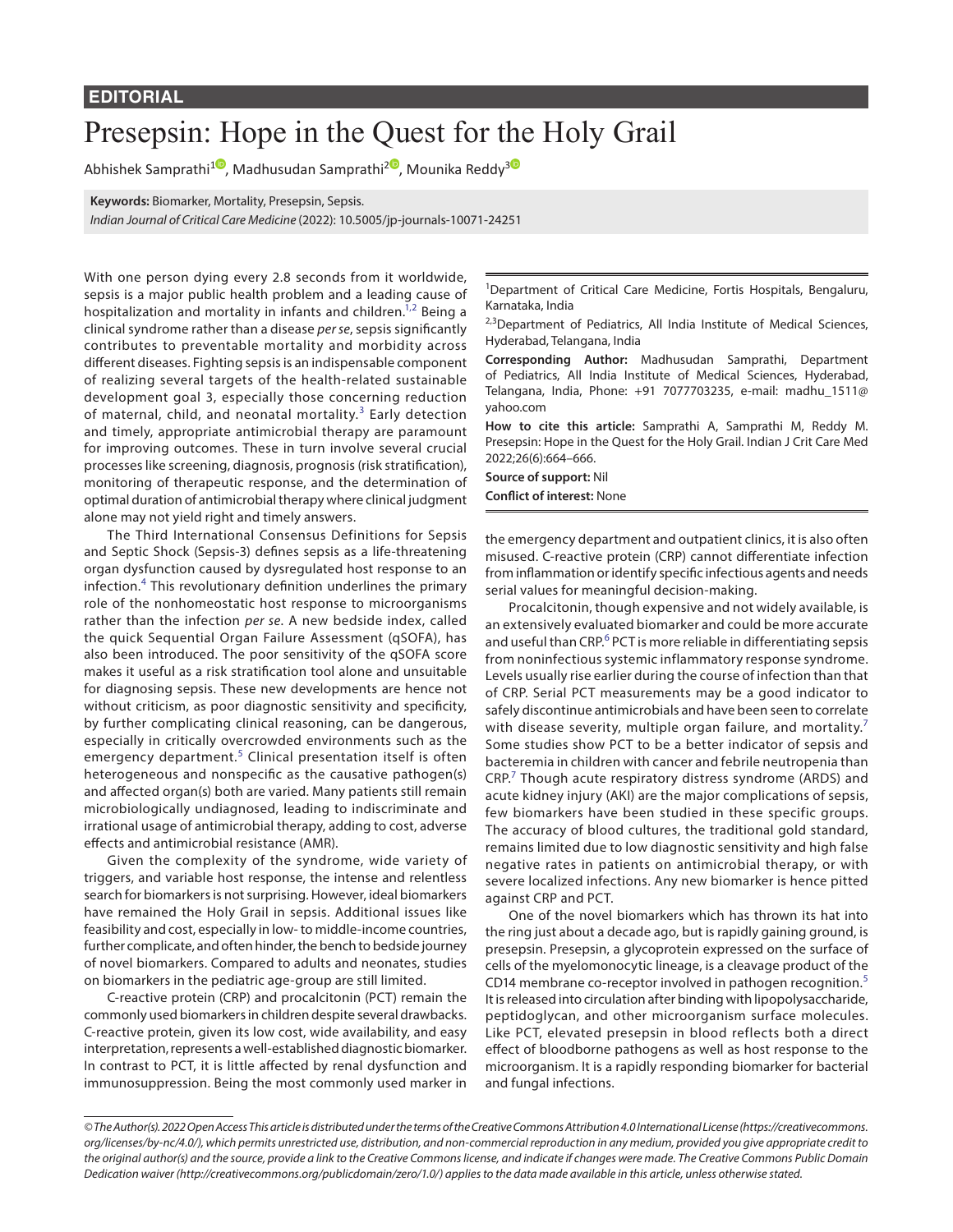Despite being a relatively new kid on the block, results have been consistently encouraging. Baseline levels have been shown to correlate with disease severity and predict mortality. $8$  It has been seen to be useful in the diagnosis of sepsis including shock or especially sepsis without shock versus nonsepsis in patients with a change in SOFA score of 2 or more.<sup>9</sup>

After the initial reports in 2011, several meta-analyzes on its role in adults, children, and neonates, have been published over the past decade. Wu et al. in a meta-analysis of 18 studies on 3,470 patients showed cumulative sensitivity and specificity of 0.84 (95% CI, 0.80–0.87) and 0.76 (95% CI, 0.67–0.84), respectively, and AUC of 0.88 (95% CI, 0.85–0.90), figures similar to those of PCT.<sup>10</sup> Yang et al., in another recent meta-analysis on 10 studies in 1,617 patients, showed higher presepsin values to be significantly associated with enhanced mortality.<sup>11</sup> The latest one in 2019 by Yoon et al. included four studies with 308 patients and showed a pooled diagnostic sensitivity and specificity of 0.94 [95% confidence interval (CI): 0.74–0.99] and 0.71 (95% CI: 0.35–0.92), respectively.<sup>12</sup> The pooled sensitivity was higher than that of CRP (0.51) and PCT (0.76), but overall specificity was lower [CRP (0.81) and PCT (0.76)]. Though the AUC (0.925) was higher than that of CRP (0.715) and PCT (0.820), caution was advised as the studies were small in number and statistically heterogeneous.

Presepsin levels have also been shown to be more sustainably increased in patients with fungal sepsis than PCT, with stronger correlation with SOFA score.<sup>13</sup> Presepsin-guided antimicrobial therapy may also help reducing unnecessary or inappropriate usage of antimicrobials[.14](#page-2-4) More recently in pandemic times, elevated presepsin levels predicted poor outcomes in hospitalized patients with COVID-19 pneumonia and were associated with in-hospital mortality.<sup>15</sup>

In this backdrop, the study by Khera et al. in the current issue of the journal is a valuable addition to the growing body of evidence on presepsin as a biomarker in pediatric sepsis. Khera et al. evaluated the utility of presepsin in pediatric sepsis defined according to sepsis-3 guidelines. There are not many studies on sepsis biomarkers using the new definition.<sup>[16](#page-2-6)</sup> They report that elevated presepsin levels may indicate greater severity of sepsis, especially shock, but lack the ability to diagnose sepsis early and have a limited role in predicting mortality. Drawbacks include a small sample size of 54 children and the absence of healthy controls which precluded the evaluation of the diagnostic accuracy of presepsin in sepsis.

While multiple biomarkers exist but none of them optimal individually, will they work better in unison? Severity scoring systems using multiple parameters include the mortality risk model for pediatric sepsis by Chen et al. with six variables [brain natriuretic peptide (BNP), albumin, lactate, D-dimer, mechanical ventilation in 24 hours] and pediatric sepsis biomarker risk model (PERSEVERE) score which uses age and a panel of protein biomarkers measured during the first 24 hours of septic shock to estimate mortality risk.<sup>17</sup> Its revision, incorporating platelet count, and validation of its temporal version, assessing how biomarkers change over time and how the changes affect mortality risk, can represent critical monitoring tools in the future.<sup>18–[20](#page-2-9)</sup> Hur et al. developed another multi-biomarker approach where BNP, PCT, and NGAL have been proposed as a useful diagnostic and prognostic tool for critically ill patients of all age-groups with suspected sepsis.<sup>[21](#page-2-10)</sup>

Inappropriate usage of antimicrobials contributes to AMR which is predicted to be the single largest killer surpassing all diseases. Developing tools and strategies for rational diagnosis and therapy is the need of the hour. A holistic approach, with clinical signs and symptoms, sepsis biomarkers, and microbiological tests (cultures and molecular biology) can improve diagnostic management of patients with possible sepsis. Multi-biomarker model appears to be more realistic and efficient though promising genomic tools could establish a unique personalized and dynamic disease management in the future.

Overall, presepsin seems to be a promising biomarker which merits further study to delineate its specific area of utility. Highquality prospective research with larger, diverse populations with an eye on specific subgroups is warranted. Studies seeking to identify the best combinations of clinical parameters and biomarkers may be more yielding.

Any research on changing definitions and novel biomarkers will achieve its true purpose when it can impact the outcome of a child with sepsis and septic shock in a remote rural area of a developing country. This question throws many more challenges than that meet the eye. Sir William Osler, in a lesson delivered in 1904 at the Yale University, affirmed that "except on few occasions, the patient appears to die from the body's response to infection rather than from it."<sup>[22](#page-2-11),[23](#page-2-12)</sup> Like presepsin, many potential solutions for survival too, may also come from the body's response rather than the infection triggering it.

## **ORCID**

*Abhishek Samprathi* [h](https://orcid.org/0000-0001-8525-2482)ttps://orcid.org/0000-0001-8525-2482 *Madhusudan Samprath[i](https://orcid.org/0000-0003-4473-2177)* https://orcid.org/0000-0003-4473-2177 *Mounika Redd[y](https://orcid.org/0000-0003-2270-022X)* https://orcid.org/0000-0003-2270-022X

## **Re f er enc es**

- <span id="page-1-0"></span>1. Global sepsis alliance. Available from: https://www.global-sepsisalliance.org/sepsis#:~:text=Sepsis%20is% 20a%20global%20 health,the%20rest%20of%20their%20lives.
- <span id="page-1-1"></span>2. Global report on the epidemiology and burden of sepsis: current evidence, identifying gaps and future directions. Geneva: World Health Organization; 2020.
- <span id="page-1-2"></span>3. Cassini A, Fleischmann-Struzek C, Naghavi M, Reinhart K, Allegranzi B. WHO Sepsis Expert Technical Group. Future directions and priorities in sepsis epidemiology research: a call for action. Bull World Health Organ 2021;99(5):398–401. DOI: 10.2471/BLT.20.276709.
- <span id="page-1-3"></span>4. Singer M, Deutschman CS, Seymour CW, Shankar-Hari M, Annane D, Bauer M, et al. The third international consensus definitions for sepsis and septic shock (Sepsis-3). JAMA 2016;315(8):801–810. DOI: 10.1001/ jama.2016.0287.
- <span id="page-1-4"></span>5. Cervellin G, Schuetz P, Lippi G. Toward a holistic approach for diagnosing sepsis in the emergency department. Adv Clin Chem 2019;92:201–216. DOI: 10.1016/bs.acc.2019.04.004.
- <span id="page-1-5"></span>6. Oikonomakou MZ, Gkentzi D, Gogos C, Akinosoglou K. Biomarkers in pediatric sepsis: a review of recent literature. Biomark Med 2020;14(10):895–917. DOI: 10.2217/bmm-2020-0016.
- <span id="page-1-6"></span>7. Lanziotti VS, Póvoa P, Soares M, Silva JR, Barbosa AP, Salluh JI. Use of biomarkers in pediatric sepsis: literature review. Rev Bras Ter Intensiva 2016;28(4):472–482. DOI: 10.5935/0103-507X.20160080.
- <span id="page-1-7"></span>Wen MY, Huang LQ, Yang F, Ye JK, Cai GX, Li XS, et al. Presepsin level in predicting patients' in-hospital mortality from sepsis under sepsis-3 criteria. Ther Clin Risk Manag 2019;15:733–739. DOI: 10.2147/TCRM. S209710.
- <span id="page-1-8"></span>9. Drăgoescu AN, Pădureanu V, Stănculescu AD, Chiuțu LC, Florescu DN, Gheonea IA, et al. Presepsin as a potential prognostic marker for sepsis according to actual practice guidelines. J Pers Med 2020;11(1):2. DOI: 10.3390/jpm11010002.